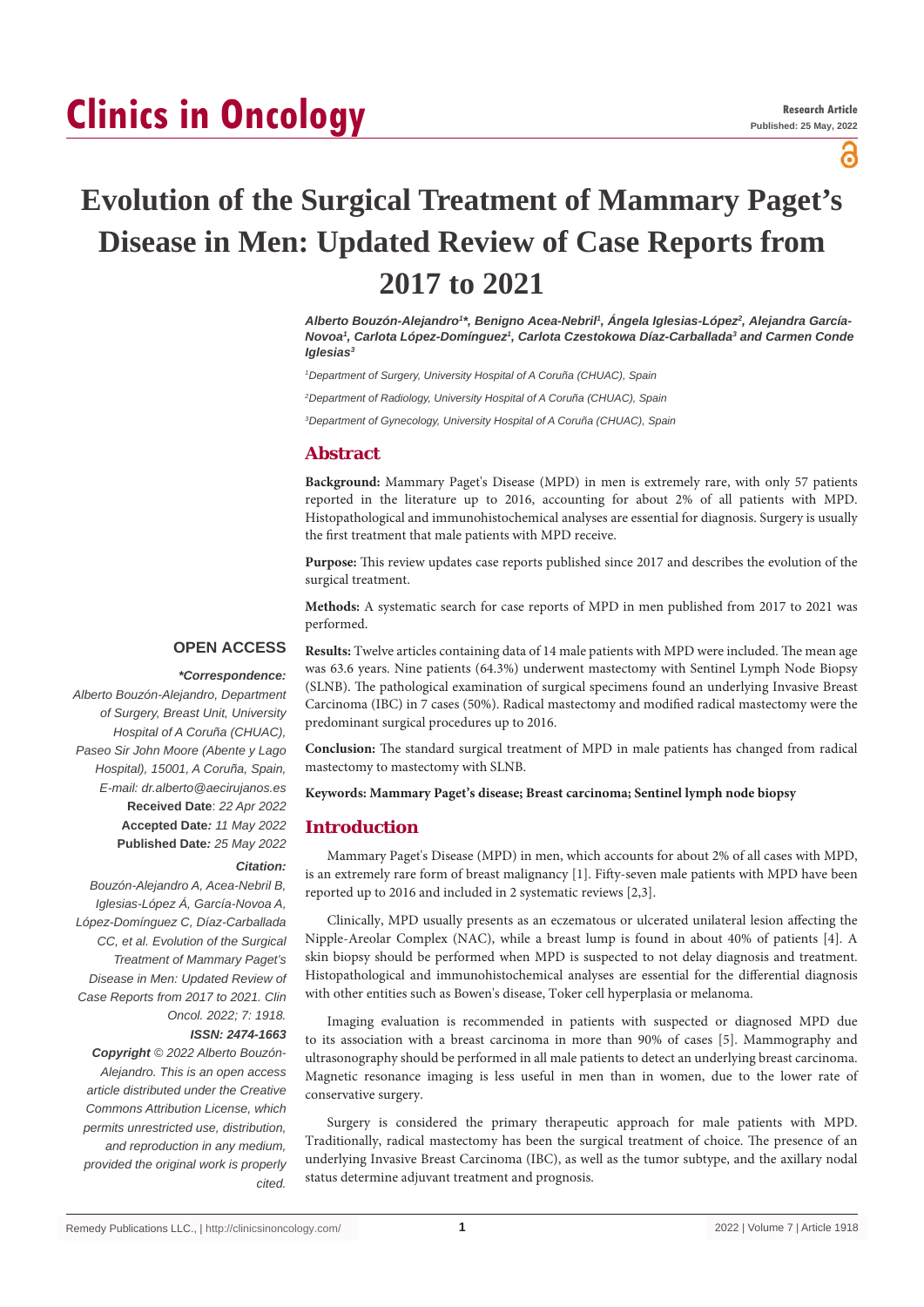

This review aims to update the list of case reports of MPD in men published since 2017 and describe the evolution of the surgical treatment.

# **Materials and Methods**

#### **Data sources and searches**

Comprehensive searches of PubMed, Embase and Google Scholar databases were performed to identify and extract case reports or case series published from January 2017 to December 2021. The search strategy followed the PRISMA (Preferred Reporting Items of Systematic reviews and Meta-Analyses) guidelines and included the following terms: «Paget´s disease», «Paget disease», «male», «men», «breast», «nipple», «nipple-areolar complex» and «mammary».

#### **Inclusion and exclusion criteria**

The following criteria were required to be included: 1) Male patients with diagnosis of MPD, 2) patients treated with surgery, and 3) pathological description of the surgical specimen.

#### **Study selection and data management**

Two reviewers independently evaluated potentially eligible articles. We examine the methodological quality of case reports based on the method proposed by Murad et al. [6]. Data extracted from eligible articles included the first author, year of publication, patient's age at diagnosis, laterality, form of clinical presentation of the disease, type of surgical treatment, status of axillary lymph nodes, presence of an associated invasive or in situ breast carcinoma, description of immunohistochemical markers and follow-up time without recurrence.

#### **Statistical analysis**

The statistical analyses were performed using SPSS version 23.0. Continuous variables were reported as "mean ± Standard Deviation (SD)" and categorical variables were reported as frequencies and percentages.

# **Results**

# **Search results**

The initial search using PubMed, Embase and Google Scholar identified 78 references since 2017, of which 15 were duplicates and were removed. After the first screening, 16 articles were assessed for eligibility. Finally, 12 publications available in English, describing 14 male patients with MPD treated with surgery, were considered eligible (Figure 1).

#### **Characteristics of case reports published since 2017**

Table 1, 2 summarize the main features of the 14 male patients with MPD included in our review [7-18]. Mean age was 63.6 years (range, 41 to 87 years). The most frequent clinical presentation was an erosive or scaly lesion affecting the NAC. A palpable mass was described in 5 patients (35.7%). Nine patients underwent mastectomy with SLNB (64.3%). Local excision was performed only in 1 patient. All cases included in the study presented an underlying breast carcinoma (50% of them with an IBC). Pathological examination demonstrated the presence of an IBC in 4 of the 5 patients with palpable mass (80%) and in 3 of the 9 patients without a palpable mass (33.3%). Overall, 3 patients had axillary nodal involvement (21.4%). However, axillary nodal involvement was found in 2 of the 5 patients with palpable mass (40%). SLNB was performed in 9 patients, with a negative result in 8 cases (88.9%); one case presented one lymph node with micrometastases without extra-nodal extension. Seven patients received a follow-up of more than 18 months, with no recurrence observed.

#### **Surgical treatment evolution**

Figure 2 summarizes the surgical treatment evolution since the publication of the first case of MPD in a male patient, considering the periods covered by the 3 reviews. Radical mastectomy and modified radical mastectomy were the standard surgical procedures up to 1996 (85.3%), and the predominant surgical procedures from 1997 to 2016 (46.2%). However, mastectomy with SLNB was the most practiced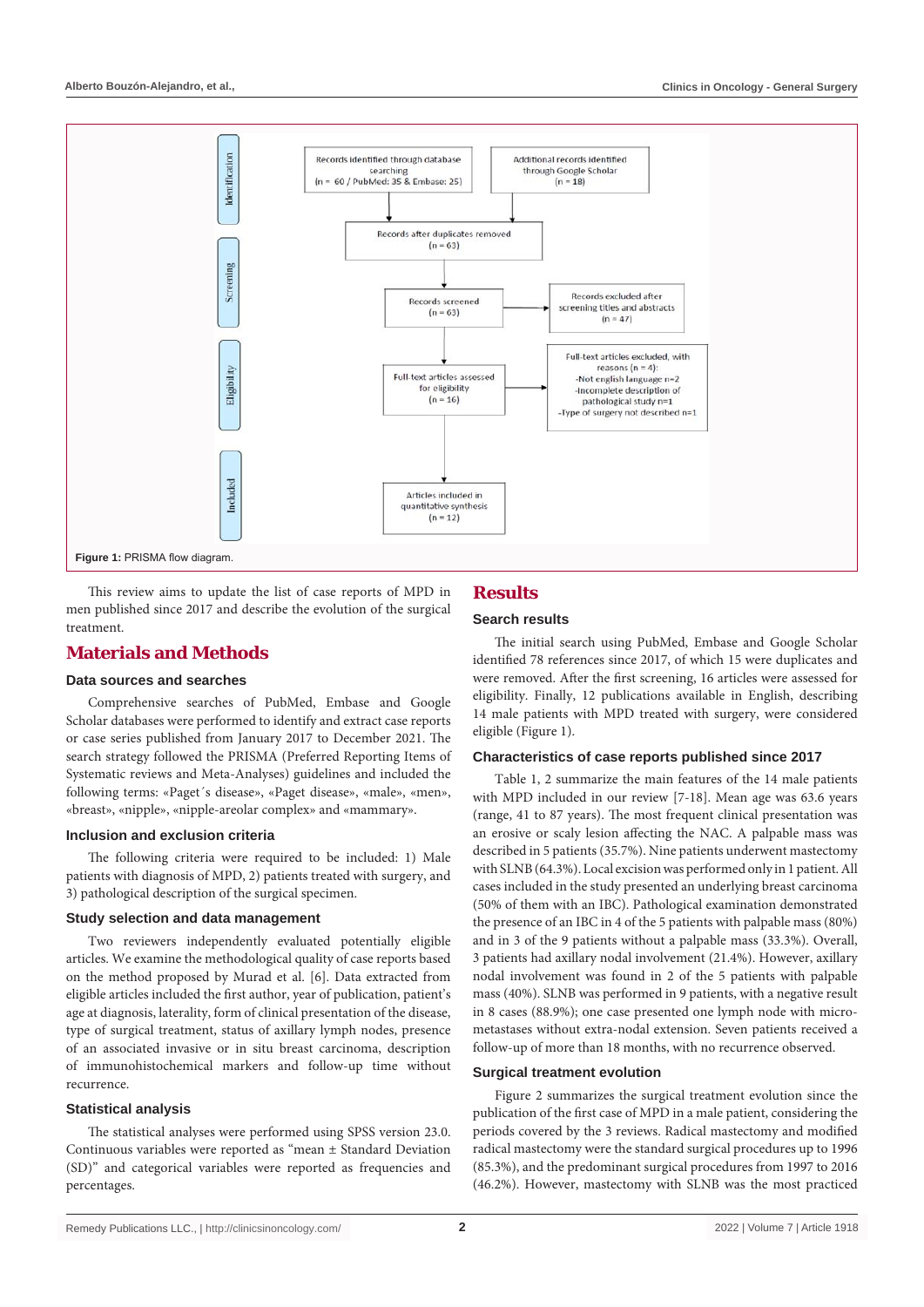| Reference               | Age (years) | Laterality | Initial lesion in<br><b>NAC</b>          | <b>Surgical</b><br>treatment   | Axillary<br>involvement | Associated<br>carcinoma | <b>IHC</b>                                  | Follow-up<br>without<br>recurrence |
|-------------------------|-------------|------------|------------------------------------------|--------------------------------|-------------------------|-------------------------|---------------------------------------------|------------------------------------|
| Bouzón et al. [7]       | 70          | Left       | Erosive lesion                           | Mastectomy +<br><b>SLNB</b>    | <b>No</b>               | <b>DCIS</b>             | CK 7-, HER2-<br>GATA3+, AR+<br>CAM5.2+, ER+ | 30 months                          |
| Salih et al. [8]        | 54          | Left       | <b>Ulceration</b>                        | Mastectomy +<br><b>SLNB</b>    | Yes                     | $DCIS + IDC$            | Unknown                                     | Unknown                            |
| Rodríguez et<br>al. [9] | 41          | Left       | Erosion                                  | Mastectomy +<br><b>SLNB</b>    | <b>No</b>               | <b>DCIS</b>             | Unknown                                     | 8 years                            |
| Roy et al. [10]         | 87          | Left       | Scaly rash                               | Segmental<br>mastectomy        |                         | <b>DCIS</b>             | CK 7+, ER+,<br>CAM5.2+                      | 23 months                          |
| Roy et al. [10]         | 62          | Right      | Erythematous<br>nodule and scaly<br>rash | Mastectomy +<br><b>SLNB</b>    | <b>No</b>               | <b>IDC</b>              | CK 7+, ER+,<br>CK 20-                       | 9 months                           |
| Moore et al. [11]       | 76          | Right      | Scaly lesion                             | Local excision                 |                         | <b>DCIS</b>             | CK 7+, AR+,<br>ER-GATA3+.<br>$MUC1+$        | Unknown                            |
| Nyland et al.<br>$[12]$ | 62          | Left       | Erosion                                  | Mastectomy +<br><b>SLNB</b>    | <b>No</b>               | $DCIS + IDC$            | Unknown                                     | 1 year                             |
| Vergine et al.<br>[13]  | 77          | Right      | Ulcerated mass                           | Mastectomy +<br><b>SLNB</b>    | <b>No</b>               | $DCIS + IDC$            | CK 7+, ER+,<br>HER <sub>2+</sub>            | Unknown                            |
| Wang et al. [14]        | 64          | Left       | Breast mass and<br>nipple inversion      | Modified radical<br>mastectomy | Yes                     | <b>IDC</b>              | <b>ER+, HER2-</b>                           | Unknown                            |
| Wang et al. [14]        | 55          | Left       | Breast mass and<br>nipple inversion      | Modified radical<br>mastectomy | Yes                     | <b>IDC</b>              | $ER+$ , $HER2+$                             | Unknown                            |
| Sato et al. [15]        | 56          | Right      | Eczema and lump                          | Mastectomy +<br><b>SLNB</b>    | <b>No</b>               | <b>DCIS</b>             | ER+, CK 7+,<br>CAM5.2+.<br>HER2-            | 38 months                          |
| Lopes et al. [16]       | 61          | Right      | Erosive lesion                           | Mastectomy +<br><b>SLNB</b>    | <b>No</b>               | <b>DCIS</b>             | CK 7+                                       | 18 months                          |
| Borghi et al. [17]      | 66          | Right      | Pigmented lesion                         | Modified radical<br>mastectomy | <b>No</b>               | <b>IDC</b>              | CK 7+, ER+                                  | 2 years                            |
| Zhang et al. [18]       | 60          | Left       | Erythema and<br>erosion                  | Mastectomy +<br><b>SLNB</b>    | <b>No</b>               | <b>DCIS</b>             | ER-, CK 5/6+,<br>CK 8/18+.<br>HER2+         | 18 months                          |

**Table 1:** Cases of Paget's disease of the male breast since 2017.

NAC: Nipple Areola-Complex; IHC: Immunohistochemistry; SLNB: Sentinel Lymph Node Biopsy; DCIS: Ductal Carcinoma *in situ*; IDC: Invasive Ductal Carcinoma

| <b>Variables</b>                   |                 |            |  |  |  |  |  |
|------------------------------------|-----------------|------------|--|--|--|--|--|
|                                    | Mean $\pm$ SD   | Range      |  |  |  |  |  |
| Age (years)                        | $63.6 \pm 11.4$ | $41 - 87$  |  |  |  |  |  |
|                                    | Frequency       | Percentage |  |  |  |  |  |
| <b>Surgical treatment</b>          |                 |            |  |  |  |  |  |
| -Mastectomy + SLNB                 | 9               | 64.3       |  |  |  |  |  |
| -MRM                               | 3               | 21.4       |  |  |  |  |  |
| -Segmental mastectomy              | 1               | 7.1        |  |  |  |  |  |
| -Local excision                    | 1               | 7.1        |  |  |  |  |  |
| Axillary node involvement          |                 |            |  |  |  |  |  |
| $-NO$                              | 9               | 64.3       |  |  |  |  |  |
| -Yes                               | 3               | 21.4       |  |  |  |  |  |
| -Unknown                           | $\overline{2}$  | 14.3       |  |  |  |  |  |
| <b>Associated breast carcinoma</b> |                 |            |  |  |  |  |  |
| <b>DCIS</b>                        | 7               | 50         |  |  |  |  |  |
| <b>IDC</b>                         | 4               | 28.6       |  |  |  |  |  |
| $DCIS + IDC$                       | 3               | 21.4       |  |  |  |  |  |

SLNB: Sentinel Lymph Node Biopsy, MRM: Modified Radical Mastectomy, DCIS: Ductal Carcinoma *in situ*, IDC: Invasive Ductal Carcinoma

surgery (64.3%) during the last period (2017-2021).

#### **Discussion**

MPD represents less than 2% of all male breast cancers. Fiftyseven male patients with MPD reported up to 2016 were included in 2 systematic reviews [2,3]. Our update of the last 5 years adds 14 more patients to this list.

MPD is usually a unilateral disease, which generally appears in the sixth decade of life. Bilateral disease in men has been reported [19,20]. The average age of diagnosis of MPD in men is approximately 68 years. In this review, 10 patients (71.4%) were diagnosed with  $\geq$  60 years (mean age was 63.6 years). Most men with MPD present with an eczematous or erosive lesion involving the NAC, with or without a breast mass. A palpable breast lump was found in 9 of the 26 cases (34.6%) listed in Adam's review [3], similar to the result of our update (35.7%).

In case of clinical suspicion of MPD, a biopsy of the lesion must be performed to confirm the diagnosis. The morphological characteristics of the lesion on hematoxylin and eosin analysis (invasion of the epidermis by atypical epithelial cells with pale cytoplasm and large hyperchromatic nuclei, often with prominent nucleoli) coupled with the immunohistochemical study are essential for the differential diagnosis of MPD. Staining of Paget's cells with Cytokeratin 7 (CK7) is positive in at least 98% of cases [21]. Several cases of MPD with CK7-negative variant in women have been reported [22-24]. More recently, this variant has been described in a male patient [7]. In the setting of this rare variant, the use of GATA3 immunostain should be performed, since Paget's cells are usually immunoreactive for this marker [22]. The positivity of Paget's cells for other markers, such as CAM5.2, MUC1, androgen or estrogen receptors may also be helpful for the diagnosis.

The first surgical treatment performed in a male patient with MPD was a radical mastectomy [25]. Radical mastectomy and modified radical mastectomy were considered the predominant techniques during the 20<sup>th</sup> century. However, this changed when SLNB became the standard of care for axillary nodal staging. The first male patient with MPD treated with SLNB was reported in 2003 [26]. In the last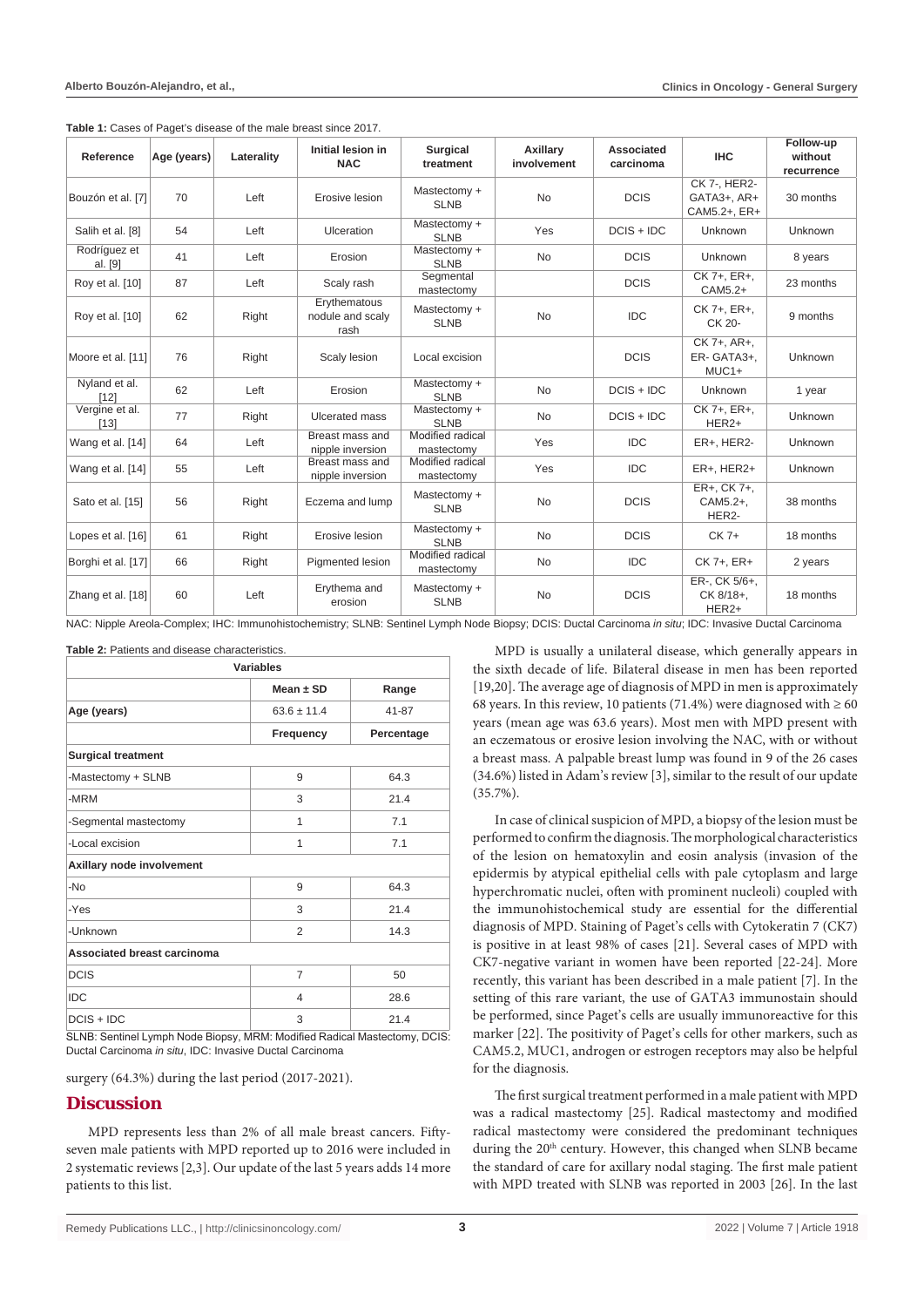

ten years, 12 of the 21 patients reported (57.1%) underwent SLNB. Unlike female patients, in which breast conserving surgery followed by radiation therapy is increasingly used, mastectomy continues to be the treatment of choice in male patients with MPD. The frequent central location of the disease and the small size of the male breast offer few possibilities for breast conservation. In addition, concern about body image after mastectomy is lower in male patients. Of all cases of male MPD published up to 2016, only 2 patients were treated with local excision [27,28]. In this review, one case underwent local excision due to the initial suspicion of Bowen's disease [11]. Although surgery is the first therapeutic approach for men with MPD, neoadjuvant chemotherapy has been described [14].

In addition, the presence of a palpable lump increases the risk of finding an associated IBC and axillary nodal involvement. In our update, IBC was found in 80% of cases with a breast palpable mass, compared with 66.7% in Adam's review [3]. The incidence of axillary nodal involvement in patients with a palpable mass was similar in both reviews (40% *vs.* 44.4%, respectively).

In conclusion, MPD is extremely rare in male patients, with less than 80 cases reported in the literature. Accurate and early diagnosis minimizes the presence of an underlying IBC and axillary nodal involvement, improving the prognosis. The current standard surgical management in clinically node-negative patients is mastectomy, including the NAC, with SLNB.

#### **Acknowledgement**

The authors gratefully acknowledge Uxía Gutiérrez Couto (Coordinator of Bibliosaúde in Complejo Hospitalario Universitario Ferrol), for their contribution.

## **References**

- 1. [Sisti A, Huayllani MT, Restrepo DJ, Boczar D, Advani P, Lu X, et al.](https://pubmed.ncbi.nlm.nih.gov/32390594/)  [Paget disease of the breast: A national retrospective analysis of the US](https://pubmed.ncbi.nlm.nih.gov/32390594/)  [population. Breast Dis. 2020;39\(3-4\):119-26.](https://pubmed.ncbi.nlm.nih.gov/32390594/)
- 2. [Desai DC, Brennan EJ, Carp NZ. Paget's disease of the male breast. Am](https://pubmed.ncbi.nlm.nih.gov/8955252/)  [Surg. 1996;62\(12\):1068-72.](https://pubmed.ncbi.nlm.nih.gov/8955252/)
- 3. Adams SJ, Kanthan R. Paget's disease of the male breast in the 21<sup>st</sup> century:

[A systematic review. Breast. 2016;29:14-23.](https://pubmed.ncbi.nlm.nih.gov/27394005/)

- 4. Serour F, Birkenfeld S, Amsterdam E, Treshchan O, Krispin M. Paget's disease of the male breast. Cancer. 1998;62:601-5.
- 5. [Caliskan M, Gatti G, Sosnovskikh I, Rotmensz N, Botteri E, Musmeci](https://pubmed.ncbi.nlm.nih.gov/18240020/)  [S, et al. Paget's disease of the breast: The experience of the European](https://pubmed.ncbi.nlm.nih.gov/18240020/)  [Institute of Oncology and review of the literature. Breast Cancer Res Treat.](https://pubmed.ncbi.nlm.nih.gov/18240020/)  [2008;112\(3\):513-21.](https://pubmed.ncbi.nlm.nih.gov/18240020/)
- 6. [Murad MH, Sultan S, Haffar S, Bazerbachi F. Methodological quality](https://pubmed.ncbi.nlm.nih.gov/29420178/)  [and synthesis of case series and case reports. BMJ Evid Based Med.](https://pubmed.ncbi.nlm.nih.gov/29420178/)  [2018;23\(2\):60-3.](https://pubmed.ncbi.nlm.nih.gov/29420178/)
- 7. [Bouzón A, Mosquera J, Acea B. Paget's disease of the male breast: A](https://www.sciencedirect.com/science/article/abs/pii/S021415822100058X)  [case report with cytokeratin 7-negative variant. Rev Senol Patol Mamar.](https://www.sciencedirect.com/science/article/abs/pii/S021415822100058X)  [2022;35\(Supl 1\):S7-10.](https://www.sciencedirect.com/science/article/abs/pii/S021415822100058X)
- 8. [Salih AM, Hammood ZD, Kakamad FH, Othman S, Ali RK, Latif S.](https://pubmed.ncbi.nlm.nih.gov/34820122/)  [Paget's disease of the breast in male with underlying invasive ductal](https://pubmed.ncbi.nlm.nih.gov/34820122/)  [carcinoma: A case report with review of literature. Ann Med Surg \(Lond\).](https://pubmed.ncbi.nlm.nih.gov/34820122/)  [2021;72:103035.](https://pubmed.ncbi.nlm.nih.gov/34820122/)
- 9. [Rodríguez V, Cameselle L, Lamas MJ, De Castro Parga GJ, Valdés-Pons](https://www.sciencedirect.com/science/article/pii/S2666621920300193)  [J, Domínguezd AN, et al. Paget's disease of the male breast: An unusual](https://www.sciencedirect.com/science/article/pii/S2666621920300193)  [case in a young man and literatura review. Curr Proble Cancer: Case Rep.](https://www.sciencedirect.com/science/article/pii/S2666621920300193)  [2020;1:100019.](https://www.sciencedirect.com/science/article/pii/S2666621920300193)
- 10. [Roy M, Teshome M, Damodaran S, Sahin AA, Khazai L, Arribas E,](https://pubmed.ncbi.nlm.nih.gov/33289978/)  [et al. Male mammary Paget disease: A tale of 2 contrasting cases. Am J](https://pubmed.ncbi.nlm.nih.gov/33289978/)  [Dermathopatol. 2020;42\(12\):981-5.](https://pubmed.ncbi.nlm.nih.gov/33289978/)
- 11. [Moore SA, Notgrass HM, Vandergriff TW, Sahoo S. Mammary Paget's](https://pubmed.ncbi.nlm.nih.gov/31514589/)  [disease of the male breast: A rare case with an unusual immunohistochemical](https://pubmed.ncbi.nlm.nih.gov/31514589/)  [profile. Int J Surg Pathol. 2020;28\(2\):210-5.](https://pubmed.ncbi.nlm.nih.gov/31514589/)
- 12. [Nyland FH, Silva PM, Schorr MC, Pedrini JL. Paget's disease in a male](https://www.mastology.org/wp-content/uploads/2019/04/MAS-v29n1_52-54-1.pdf)  [patient: Case report. Mastology. 2019;29\(1\):51-4.](https://www.mastology.org/wp-content/uploads/2019/04/MAS-v29n1_52-54-1.pdf)
- 13. [Vergine M, Musella A, Gulotta E, Frusone F, De Luca A, Maceli F, et al.](https://pubmed.ncbi.nlm.nih.gov/29694313/)  [Paget's disease of the male breast: Case report and a point of view from](https://pubmed.ncbi.nlm.nih.gov/29694313/)  [actual literature. G Chir. 2018;39\(2\):114-7.](https://pubmed.ncbi.nlm.nih.gov/29694313/)
- 14. [Wang J, Liu J, Xing Z, Meng X, Zhang M, Wang X, et al. Paget's disease of](https://journals.lww.com/jbioxresearch/Fulltext/2018/09000/Paget_s_disease_of_the_nipple_in_males__two_case.6.aspx)  [the nipple in males: Two cases reports and literature review. J Bio-X Res.](https://journals.lww.com/jbioxresearch/Fulltext/2018/09000/Paget_s_disease_of_the_nipple_in_males__two_case.6.aspx)   $2018 \cdot 1(2) \cdot 89 - 94$
- 15. [Sato T, Muto I, Oya T, Sakai T. Invasive Paget´s disease of the male nipple:](https://pubmed.ncbi.nlm.nih.gov/28775835/)  [A case report. J Surg Case Rep. 2017;2017\(7\):rjx137.](https://pubmed.ncbi.nlm.nih.gov/28775835/)